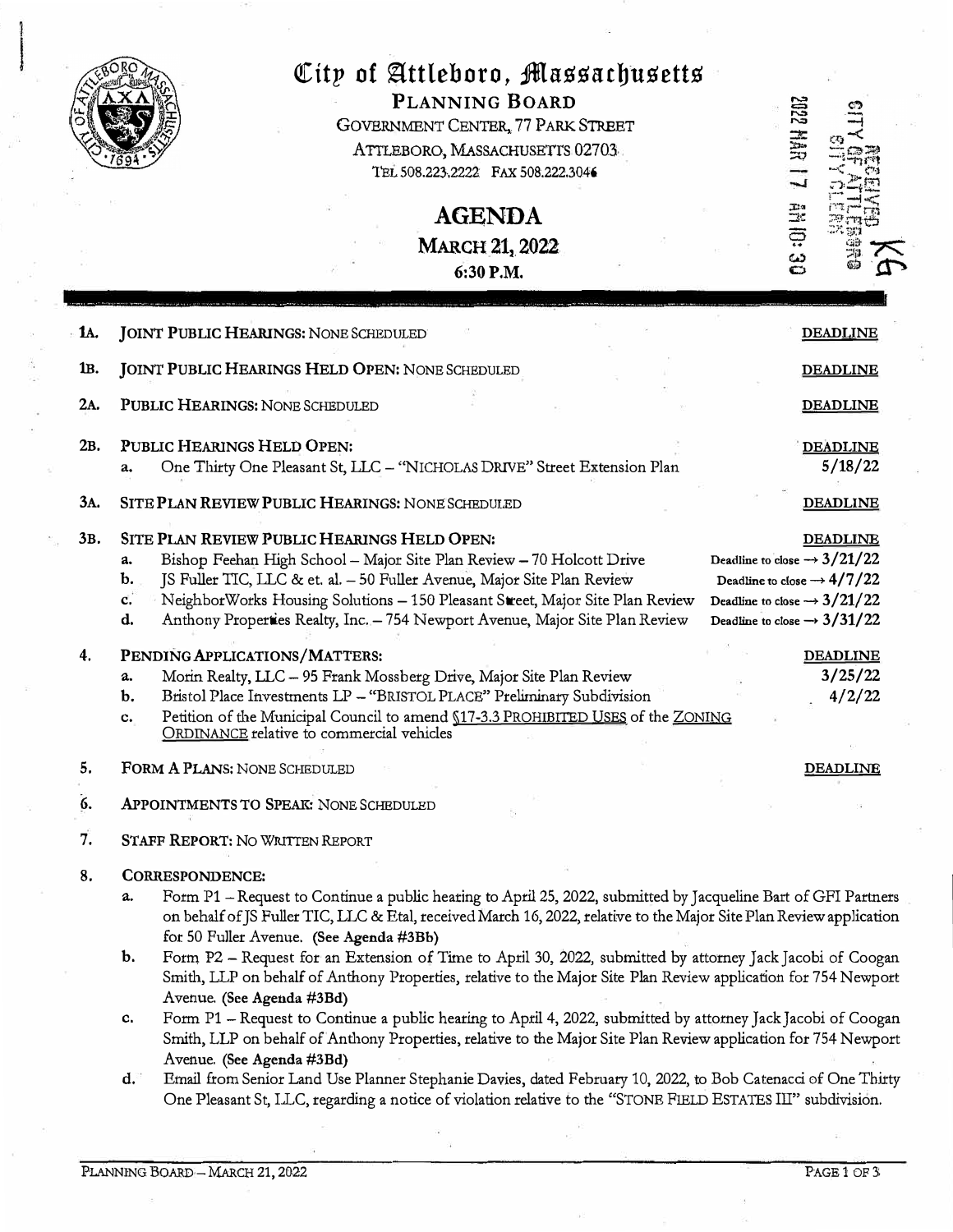e. Letter from Daniel Campbell, P.E., of Level Design Group, LLC, dated January 21, 2022 and revised Febmary 18, 2022, to the Planning Board, providing a phasing plan relative to the "PIKE ESTATES" subdivision

### 9. PERFORMANCE BOND CORRESPONDENCE:

- a. Memorandum from Public Works Superintendent Michael Tyler, dated January 26, 2022, to the Planning Board, recommending a bond amount of \$1,635,102.66 relative to the "PIKE ESTATES" subdivision.
- b. Covenant Release Form submitted by Robert Catenacci of One Thirty-One Pleasant Street, LLC, received December 29, 2021, relative to the "STONE FIELD ESTATES III" subdivision.
- c. Letter from Planning Board Clerk Lauren Stamatis, dated February 25, 2022, to Public Works Superintendent Michael Tyler, soliciting a recommendation relative to a FINAL release of funds for the "HILLCREST AVENUE EXTENSION" street extension.
- d. Letter from Planning Board Clerk Lauren Stamatis, dated Febmary 25, 2022, to Public Works Superintendent Michael Tyler, soliciting a recommendation relative to a FINAL release of funds for the "HILLCREST AVENUE EXTENSION II" street extension.
- e. Memorandum from Public Works Superintendent Michael Tyler, dated March 14, 2022, to the Planning Board, recommending denial of the FINAL release of funds request for both the "HILLCREST AVENUE EXTENSION" and "HILLCREST AVENUE EXTENSION II" street extensions.
- f. Letter from Planning Board Clerk Lauren Stamatis, dated Febtuary 25, 2022, to Public Works Superintendent Michael Tyler, soliciting a recommendation relative to a FINAL release of funds for the "BRADFORD ESTATES" subdivision.
- g. Memorandum from Public Works Superintendent Michael Tyler, dated March 16, 2022, to the Planning Board, recommending denial of the FINAL release of funds request for the "BRADFORD ESTATES" subdivision.
- h. Letter from Planning Board Clerk Lauren Stamatis, dated Febmary 25, 2022, to Public Works Superintendent Michael Tyler, soliciting a recommendation relative to a FINAL release of funds for the "RHODES STREET EXTENSION" street extension.
- i. Memorandum from Public Works Superintendent Michael Tyler, dated March 10, 2022, to the Planning Board, recommending denial of the FINAL release of funds request for the "RHODES STREET EXTENSION" street extension.

# 10. MISCELLANEOUS PENDING CORRESPONDENCE:

a. See separate Delinquent Subdivisions Correspondence Tracking Report

# 11. PLANNING BOARD COMMITTEES:

#### 11A. COMPREHENSIVE PLAN COMMITTEE:

a. Executive Summary: Sustainable Growth (Request for Primer)

#### 11B. ORDINANCE COMMITTEE:

- a. Discuss Act Enabling Partnerships for Growth new state zoning enabling legislation
- b. Executive Summary: Trees

#### 11C. SITE PLAN REVIEW COMMITTEE:

#### 11D. SUBDIVISION COMMITTEE:

a. Bristol Place Investments LP - "BRISTOL PLACE" Preliminary Subdivision

#### 12. PENDING MINUTES:

- **a.** December 16, 2021<br>**b.** January 3, 2022
- January 3, 2022
- c. January 24, 2022
- **d.** February 7, 2022<br>**e.** February 28, 2023
- **e.** February 28, 2022<br>**f.** March 7, 2022
- March 7, 2022